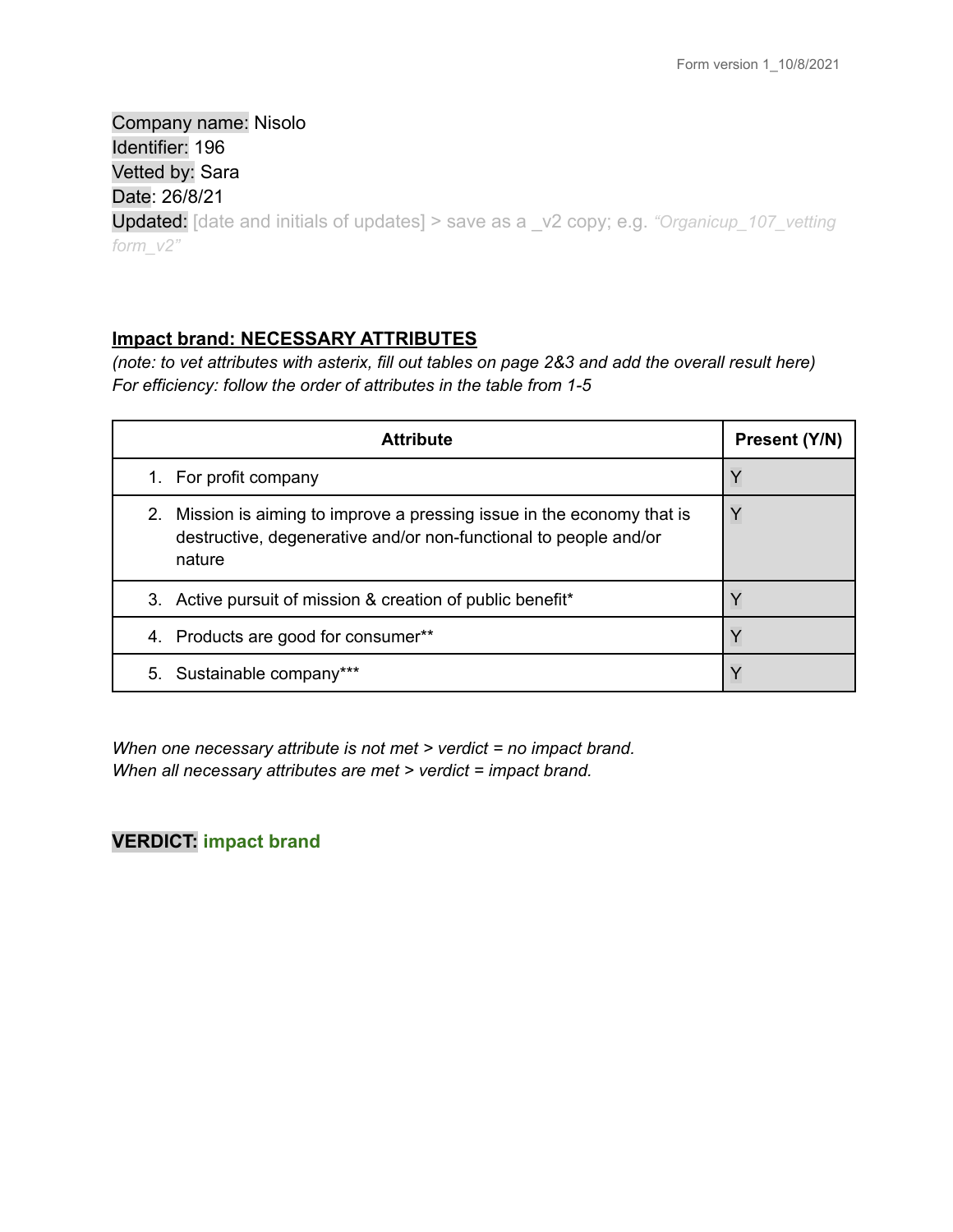## **\*Active pursuit of mission & creation of public benefit**

MISSION: **Philosophy**: "The products we wear should not only look good but should enhance the lives of the people who made them, give back more to the planet than they take away, and make our lives a little more enjoyable. This is why we design great looking products that are comfortable, functional, and always made responsibly."

**Vision**: "To push the fashion industry in a more sustainable direction–where success is based on more than just offering the cheapest price–a direction that not only values exceptional design, but the producer and the planet just as much as the end consumer."

*There are several combinations of how a brand can pursue its mission actively and earn a 'tick' in the public benefit creation box. Please rate each present attribute with points to indicate its strength. The sum of points must reach the threshold of 40 for the brand to be deemed an 'active public benefit creator'.*

| <b>Attribute</b>                                                | Present (Y/N)<br>and (points) | <b>Strength (points)</b>                                                                                                                 |
|-----------------------------------------------------------------|-------------------------------|------------------------------------------------------------------------------------------------------------------------------------------|
| PBC company structure                                           | N                             | 50 [legally backed public<br>benefit creation]                                                                                           |
| B-corporation                                                   | 30                            | 30 [high effort and<br>expensive; shows readiness<br>to become a PBC<br>(depending on the state of<br>incorporation)]                    |
| Own projects working towards accomplishing mission              | 30                            | 30-40 [medium-high effort]                                                                                                               |
| Donation of products to achieve mission                         | N                             | 20-40 [depending on<br>amount donated relative to<br>company size; relatively<br>passive, yet can still create<br>strong public benefit] |
| Donation of money to other organisations solving the<br>mission | 10                            | 5-30 [depending on<br>amount donated relative to<br>company size, e.g. 1% For<br>the Planet =5 points;<br>passivel                       |
| Product is a tool to accomplish the mission                     | 30                            | 30 [product and mission are<br>aligned. Represents holistic<br>incorporation of mission,<br>unlikely to be just a 'token'.]              |
| Founder's personal connection to the mission                    | 5                             | 5                                                                                                                                        |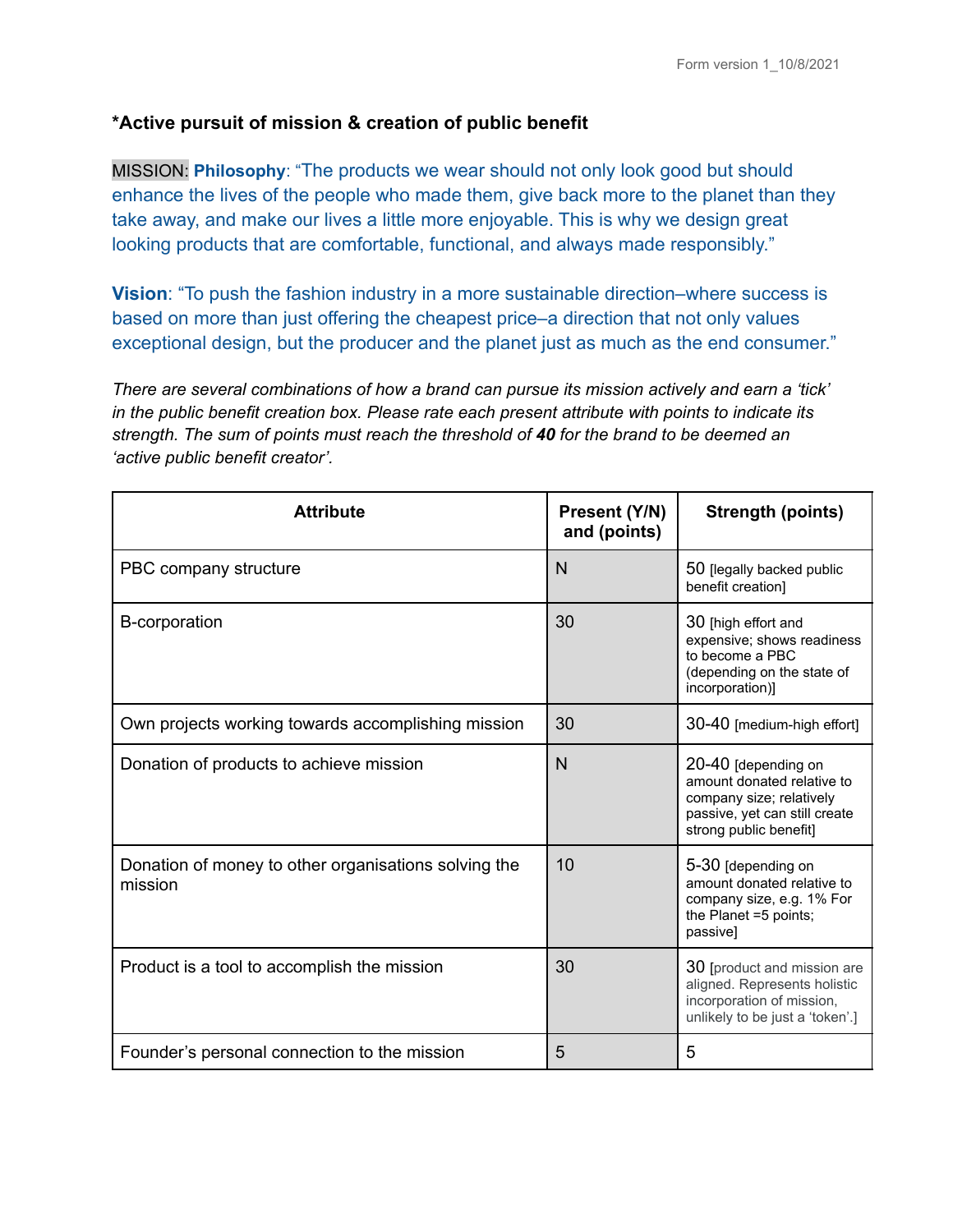### Necessary minimum threshold for public benefit creation: 40 points

### Public benefit points of this company: 105

#### Add links to sources used here:

Establishing living waves and actively pursuing projects towards accountability (together with ABLE) through third party auditor ACCOUNTABLE [:https://nisolo.com/blogs/stride-sustainability/the-lowest-wage-in-our-supply-chain?page=1](https://nisolo.com/blogs/stride-sustainability/the-lowest-wage-in-our-supply-chain?page=1)

Shoe reclamation program: <https://nisolo.com/pages/shoe-reclamation-program>

### Environmental impact offset:

[https://nisolo.com/blogs/stride-sustainability/how-our-0-net-carbon-commitment-combats-climate](https://nisolo.com/blogs/stride-sustainability/how-our-0-net-carbon-commitment-combats-climate-change) [-change](https://nisolo.com/blogs/stride-sustainability/how-our-0-net-carbon-commitment-combats-climate-change)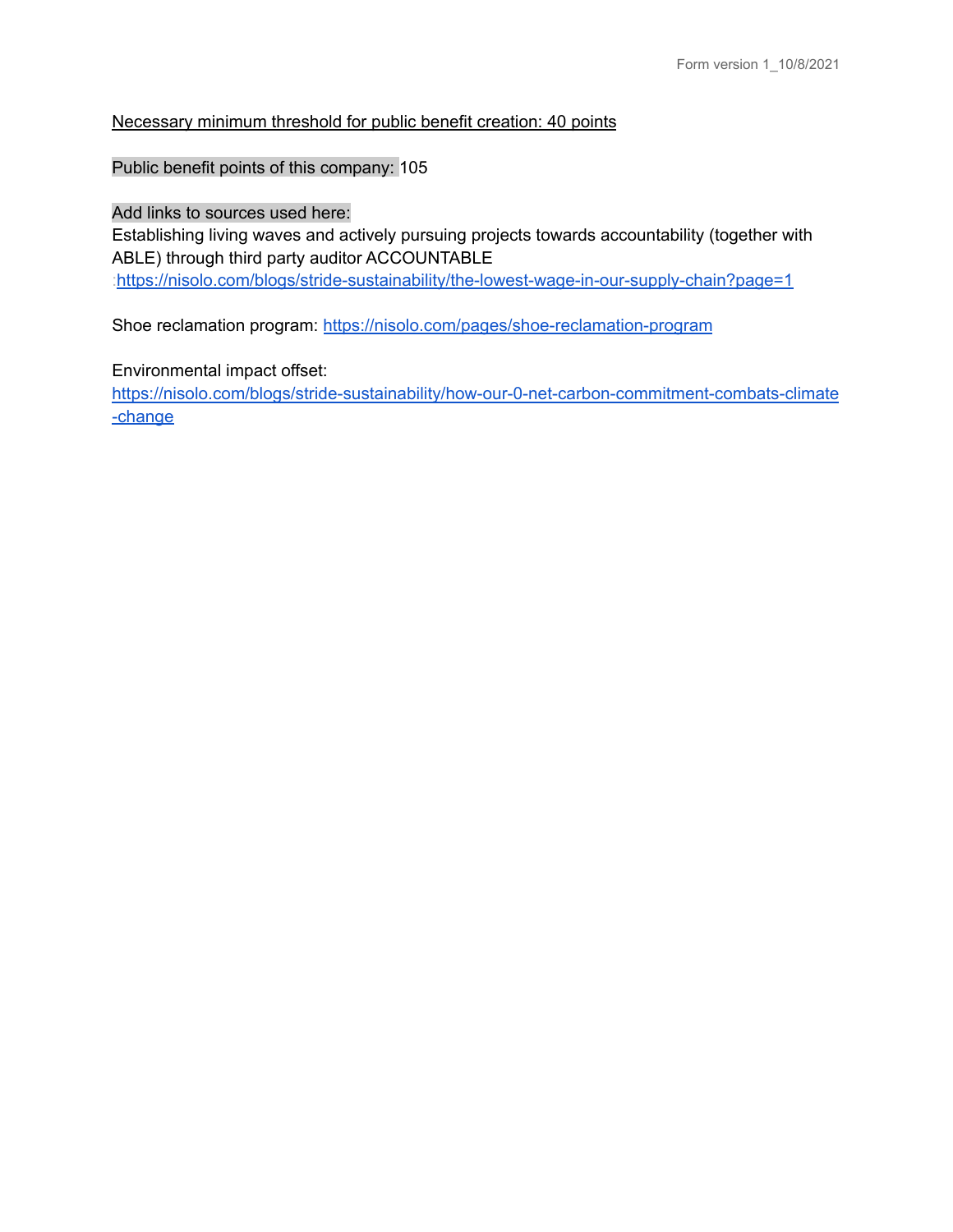### **\*\*Products that provide sustainable value for consumer:**

*Add either Y or N in each grey field.*

Supporting tool for rating: Investigate if customer satisfaction is high *(e.g. reviews are at good on different platforms; genuine, unpaid posts about the performance of the product on social media)*

| <b>Attribute</b>                                                        | Present (Y/N) | <b>Necessary</b> |
|-------------------------------------------------------------------------|---------------|------------------|
| Utilitarian immediate benefit for consumer (high<br>performing product) | Y             | Yes              |
| Long term benefit(s) for consumer                                       |               | Yes              |
| Materials considered safe according to current<br>scientific standards  | Y             | Yes              |
| Functional design & aesthetic                                           | Y             | Yes              |
| No premium pricing/overpriced                                           | $\checkmark$  | Yes              |

#### Add links to sources used here:

Comments on pricing and fair living wages: <https://nisolo.com/blogs/stride-sustainability/the-lowest-wage-in-our-supply-chain?page=1>

Why Nisolo was created: <https://nisolo.com/blogs/stride-sustainability/ceo-note>

*Optional for this step (necessary once deemed impact brand):*

**Benefit for the consumer now:** (e.g., fresh, clean water; reduced laundry drying times) **Benefit for the consumer long-term:** (e.g., reduced risk of a specific health benefit; save money)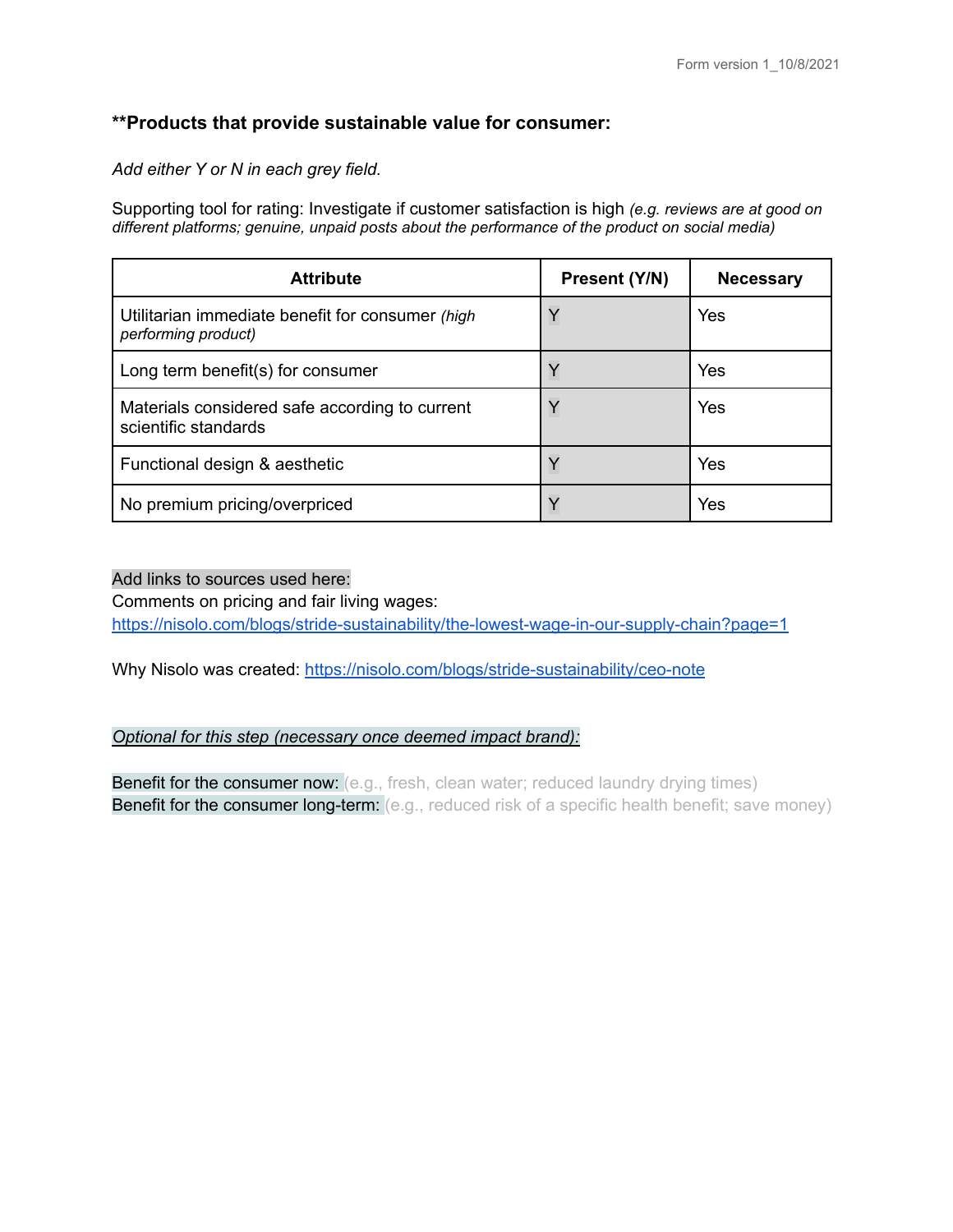# **\*\*\*Sustainable company & sustainable production:**

*Please rate each attribute with the according points to indicate its strength. For the brand to be deemed a 'Sustainable company':*

- *● The sum of points must reach the threshold of 30 points in total, and*
- *● at least a score of 10 for 'transparency' and*
- *● at least 5 points in each of the other domains (colors).*

Add as much info as necessary to each attribute; discuss the choice of points in the table or in *comments where appropriate.*

*<sup>+</sup> Strength: 5 = good; 10 = intermediate; 20 = strong; 30 = law-enforced/certified*

| <b>Attributes influencing sustainability</b>                                                                                                                                                                                                                                                                  | Present (Y/N) &<br>name which +<br>(points)                                                            | Strength <sup>+</sup> |
|---------------------------------------------------------------------------------------------------------------------------------------------------------------------------------------------------------------------------------------------------------------------------------------------------------------|--------------------------------------------------------------------------------------------------------|-----------------------|
| Materials: The materials or processes used reduce pressure on<br>the environment compared to other mass-adopted alternatives<br>(e.g. waste-reduction, CO2 reduction, reducing dependency on crude<br>oil)                                                                                                    | 20 [by-product of<br>meat production<br>instead of factory<br>produced material]                       | $5 - 20$              |
| Materials: The materials are not raw materials, but e.g.<br>recycled and/or don't deplete 'resources pool' (e.g. latex<br>harvested from living trees)                                                                                                                                                        | 5                                                                                                      | 5                     |
| Materials: The products/materials are recyclable, compostable<br>or degrade harmlessly in the appropriate environment <i>(i.e., don't</i><br>go to landfill)                                                                                                                                                  | 5 [will be repurposed<br>if sent back to the<br>company]                                               | 5                     |
| Operations: Emissions, waste and other negative externalities<br>created by the company's operations are tracked and reduced<br>or offset                                                                                                                                                                     | 15                                                                                                     | $5 - 20$              |
| Operations: The company puts effort towards using some of<br>the industry's safest available processes possible, especially in<br>manufacturing; and reasons are given (e.g. harsh chemicals used<br>in production of viscose are recycled and neutralised appropriately<br>before released into waste water) | 5 [some<br>vegetable-tanned<br>leather, many<br>Leather Working<br><b>Group Certified</b><br>tanneries | $5 - 10$              |
| Operations: The company puts effort towards reducing<br>packaging and other externalities in their presentation and<br>transportation of products                                                                                                                                                             | 5 [0 % net carbon]                                                                                     | $5 - 10$              |
| Stakeholders: The products/materials protect or increase<br>wellbeing of animals (short- or long term)                                                                                                                                                                                                        | $\prime$                                                                                               | $5 - 10$              |
| Stakeholders: The products/materials protect or increase<br>human health and/or wellbeing (short- or long term)                                                                                                                                                                                               | 5                                                                                                      | $5 - 10$              |